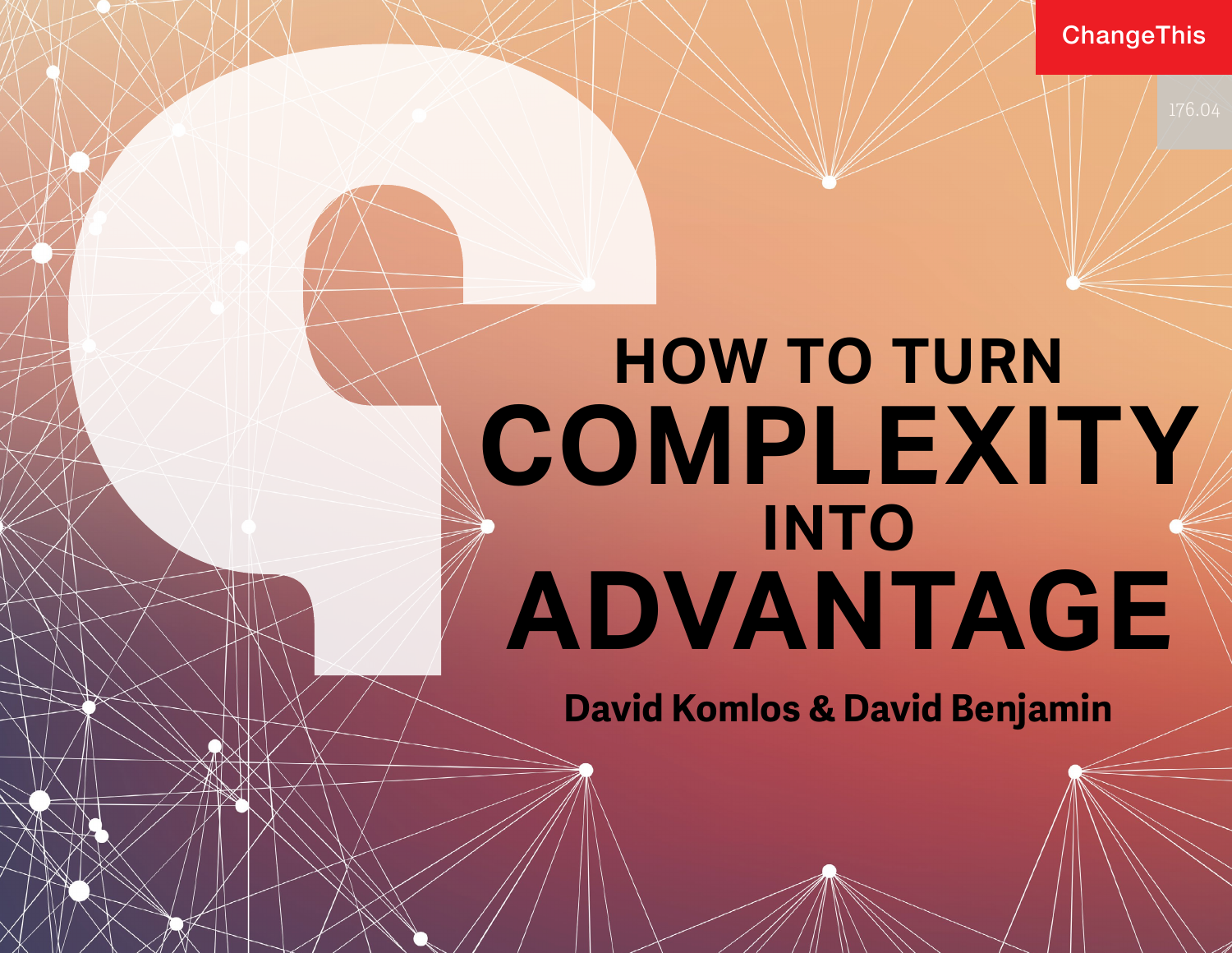## **With all the fuss about MITELER unprecedented and accelerating complexity,**

you'll probably be surprised to hear that today's standout leaders are solving their organization's defining challenges—including the seemingly intractable ones—and achieving their biggest goals at least ten-times faster and with a fraction of the effort than their peers. They have upended conventional wisdom and replaced it with a new underlying logic, from which when understood, there's no turning back. They view challenges through a different lens and tackle them with a different approach. In so doing, they differentiate themselves, free up organizational capacity, and tend to fulfill their hard-earned mandates.

By contrast, others are playing defense—in most cases, unnecessarily.

For most leaders, if there was a specially-formulated Pepto-Bismol® for heartburn brought on by chronic unsuccessful problem-solving and change, they'd keep a bottle on-hand for the daily grind.

But that would just treat the symptoms; what leaders want to be reaching for is a cure.

To talk cure—to appreciate cure—we need to get at the heart of this chronic condition. Because leaders struggling with multidimensional, fast-paced challenges aren't stupid and traditional problem-solving techniques aren't nonsensical. It's just that things have changed.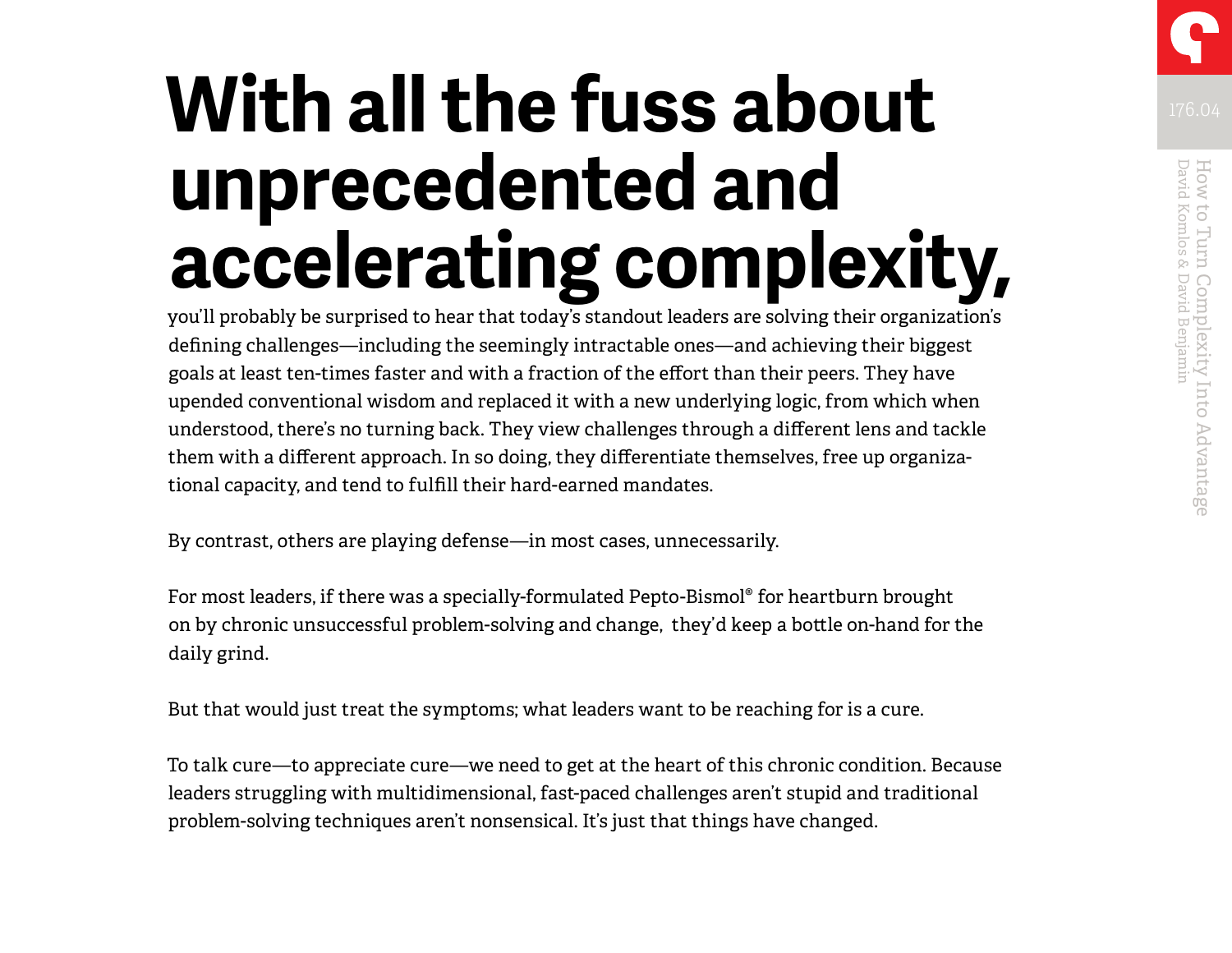When we refer to complex challenges, we mean something specific. As Dave Snowden elegantly describes, complex challenges are categorically different from other kinds of challenges. Simple and complicated challenges (the other kinds) are linear problems. They're mechanistic: Solved once, solved forever. Complex challenges, on the other hand, are new each time. They are nondeterministic problems, with many moving, interconnected and compounding parts that can only be untangled and solved for through trial-and-error. These are the defining challenges, the ones that confound leaders, the ones that need new solutions each time. Pushing the ON button in a car is simple. Fixing a car is complicated. Disrupting the automotive industry is complex.

Over time, long-standing truths are replaced by new truths.

NBA teams used to require a 7-foot Center to win. Today, most 7-foot Centers struggle to keep up with the game.

Staying out late to party used to involve a call to a taxi company. Today, find the closest and cheapest ride in the palm of your hand.

In retail, dominant "footprint" used to win. Today's retail strategy emphasizes digital, with "footprint" serving a different purpose than it used to.

And, when it comes to solving complex challenges, conventional wisdom's best-before date has expired. In the past, the biggest brains used to win. Today, top brainpower is abundantly available. It has become merely table stakes, and is no longer sufficient to win.

Today, it's how you're solving the problem that matters most.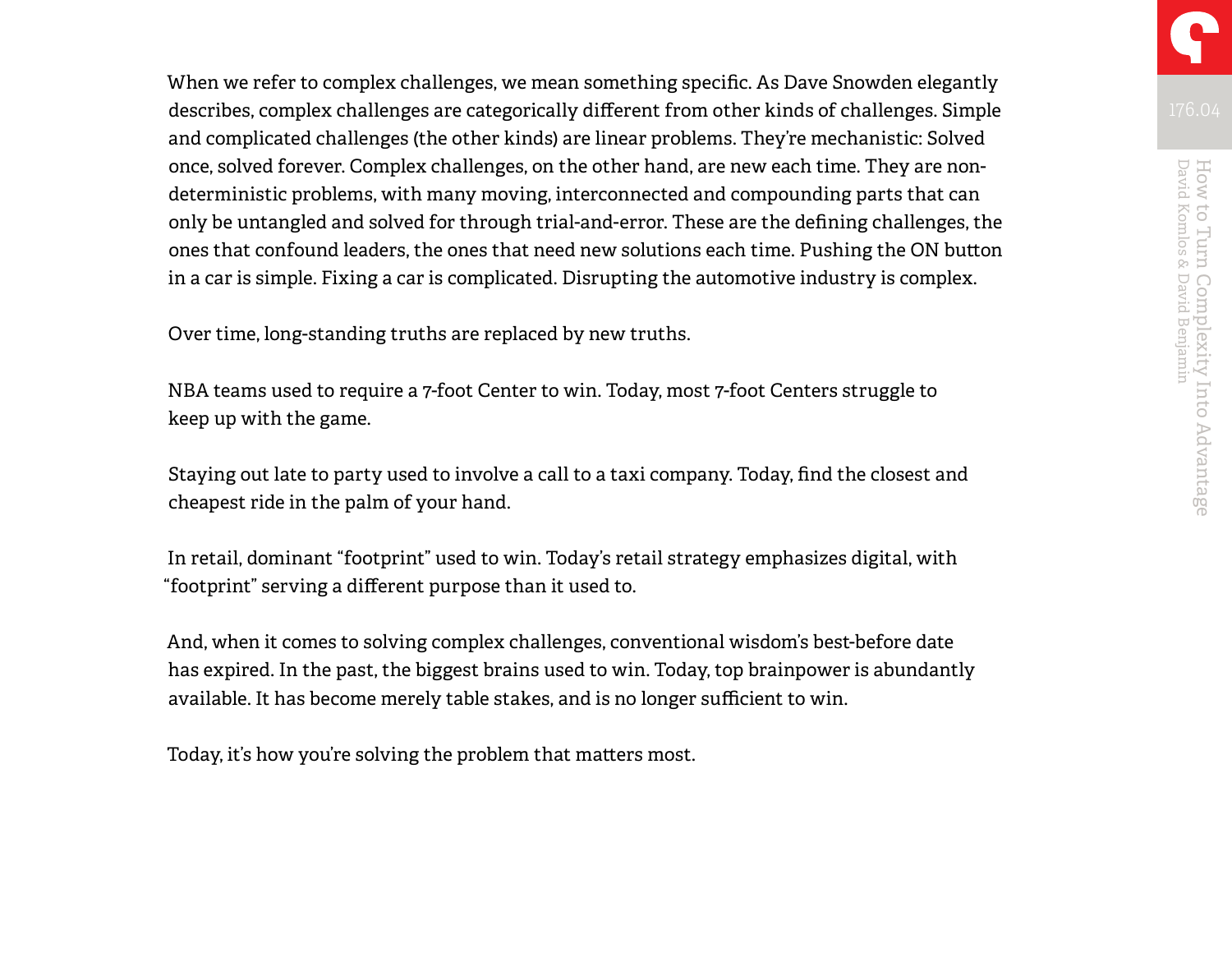Conventional thinking says "don't try to boil the ocean." These days, you have to.

Conventional thinking says "talent is scarce." Now, you have to recognize that it's abundant and all around you.

Conventional thinking says "go slow to go fast." Now, you have to go fast at going slow to go fast.

Conventional thinking says "there is no silver bullet" when it comes to solving big problems. Now, you need to believe that there is one.

Boil the ocean. Talent is abundant. Go fast. There is a silver bullet, and in problem-solving and change, that silver bullet is collisions (more on that later).

Leaders struggling with multidimensional, fast-paced challenges aren't stupid and traditional problem-solving techniques aren't nonsensical. It's just that things have changed.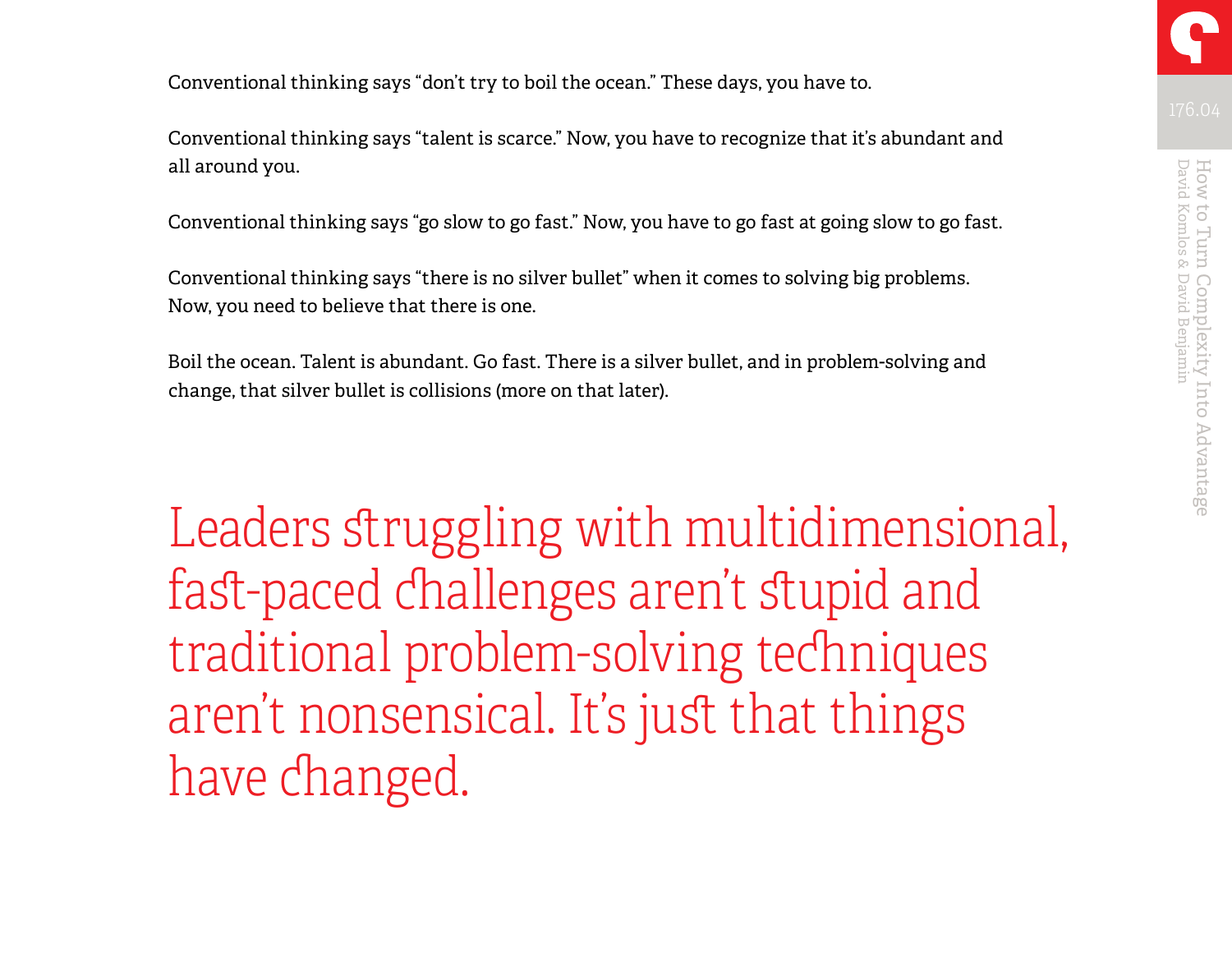## **Organizations Are Flat-Footed in the Face of Change**

Three legacy issues bog down meaningful progress—and you'd better deal with them fast, because there's a lion on your desk.

#### **Issue #1: The organization's nervous system is distributed**

Imagine that this morning, when you opened your office door, you were confronted by a ferocious lion sitting on your desk. What would you have done? If you're like most people, you would have slammed the door and fled in the opposite direction.

Your reaction would have been instantaneous. You wouldn't have dialed the IT support line for help, you wouldn't have called in an analyst to study the lion and suggest options, and you certainly wouldn't have brought together a task force or called in management consultants to do a SWOT analysis and recommend solutions.

You can get to action instantaneously because you don't need to include anyone else in your sensing of the lion, absorbing its implications, thinking about options, deciding on the best option, and enacting that option. You can do all of that in the blink of an eye.

Your organization can't. When it comes to your organization's major threats and its biggest opportunities, the people required to do the sensing, absorbing, thinking, deciding and acting the 'SATDA' functions—are all distributed. In other words, while your nervous system is intact, allowing you to act so quickly, your organization's nervous system is entirely distributed. So it takes far, far longer to respond to the metaphorical lion, and rarely can your organization do so with unity of purpose. This is a universal truth. You can't re-org your way past that. Incentives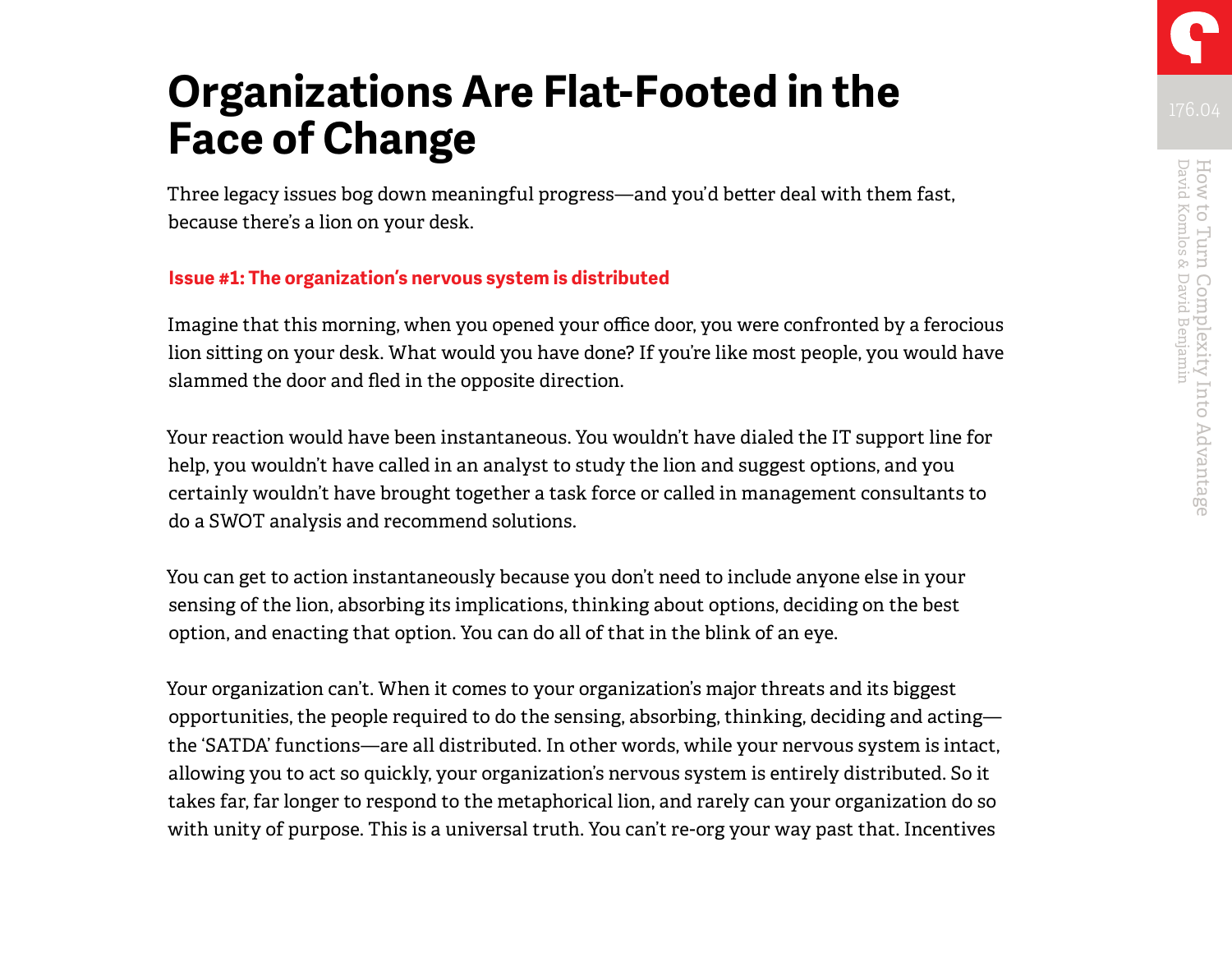won't change that. You can't agile, design-think, or outsource your way around that. At some point, to address a major challenge and act quickly, the sensors, absorbers, thinkers, deciders and actors need to be brought together in one combined effort: The sensing of what's really happening; the absorbing of the implications; the thinking about options; the deciding on best options; and ultimately the acting. With any one of those five 'SATDA' functions performed in isolation, the whole nervous system slows right down. Which is what typically happens.

#### **Issue #2: SATDA is left to 'the usual suspects'**

When it comes to SATDA, conventional habit has been to leave those functions to the usual suspects—the big brains and experienced leaders (whether inside or outside the organization) informed, potentially, by others. With complex challenges, though, there are too many moving parts, too many facets, too much to be sensed and absorbed, too many options, too much pressure, and too much pace to expect that these 'usual suspects' can perform it all and handle it all unaided.

To deal with complexity, you have to open the doors and let a much broader and deeper variety of people into the nerve center: The 'unusual suspects' is where it's at.

#### **Issue #3: The rush to action takes precedence over hard-earned shared understanding**

To stretch the lion metaphor, imagine if your arms understood that there was a lion on your desk and knew that the right course of action was to flee, while your feet thought it might be a dog and your legs were asking 'isn't a lion just a cat and aren't cats harmless?' and your ears were arguing with each other because one was hearing 'lying on the desk', and the other was hearing 'lion on the desk'. In that situation, in jumping immediately to action, you'd most likely fall flat on your face. That's called panic.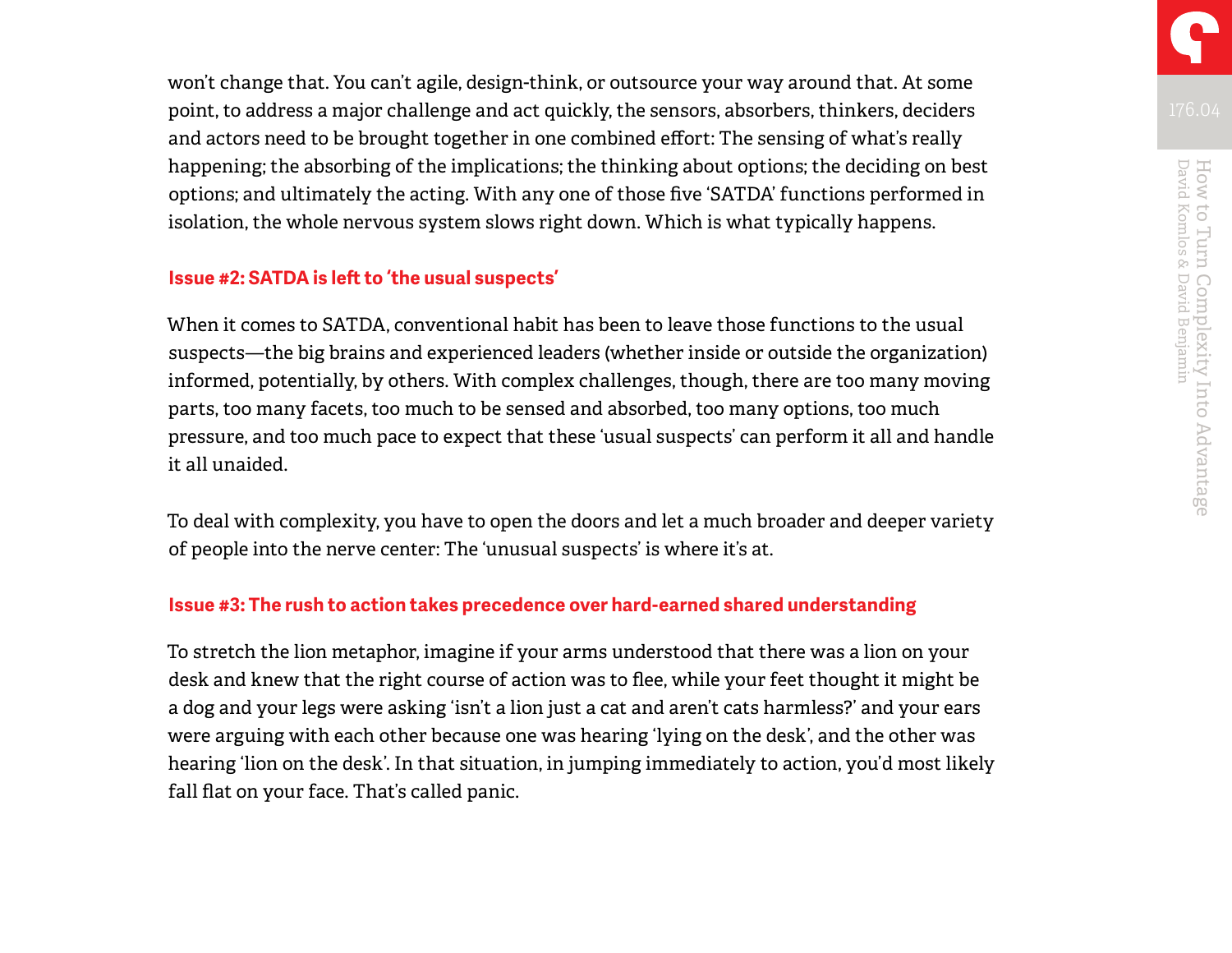Shared understanding—of what's really going on, what really matters, and why—is essential to get to the right, effective actions and critical mass buy-in, but it is elusive because people are distributed and specialized and won't go looking for it unless they notice its absent and see that as a problem. Even worse, to get individuals to see that "shared understanding" is not the same as "my understanding", you're now deep into the human dynamics that make problem-solving and change so hard in the first place.

The leap to action must be quick but skipping over shared understanding, that's just neglectful. At some point, those who lead, those who influence, and those who act are all going to need to fully buy-in to the plan and capably explain it to others if it's to stand a chance. Without shared understanding, you're in for lengthy change management initiatives, persuasion campaigns, passive and active resistance, finger-pointing, and overall inertia. Deciding what to do without first fully understanding the situation is like putting a team on the field without first knowing what sport you're playing.

Shared understanding—of what's really going on, what really matters, and why is essential to get to the right, effective actions and critical mass buy-in …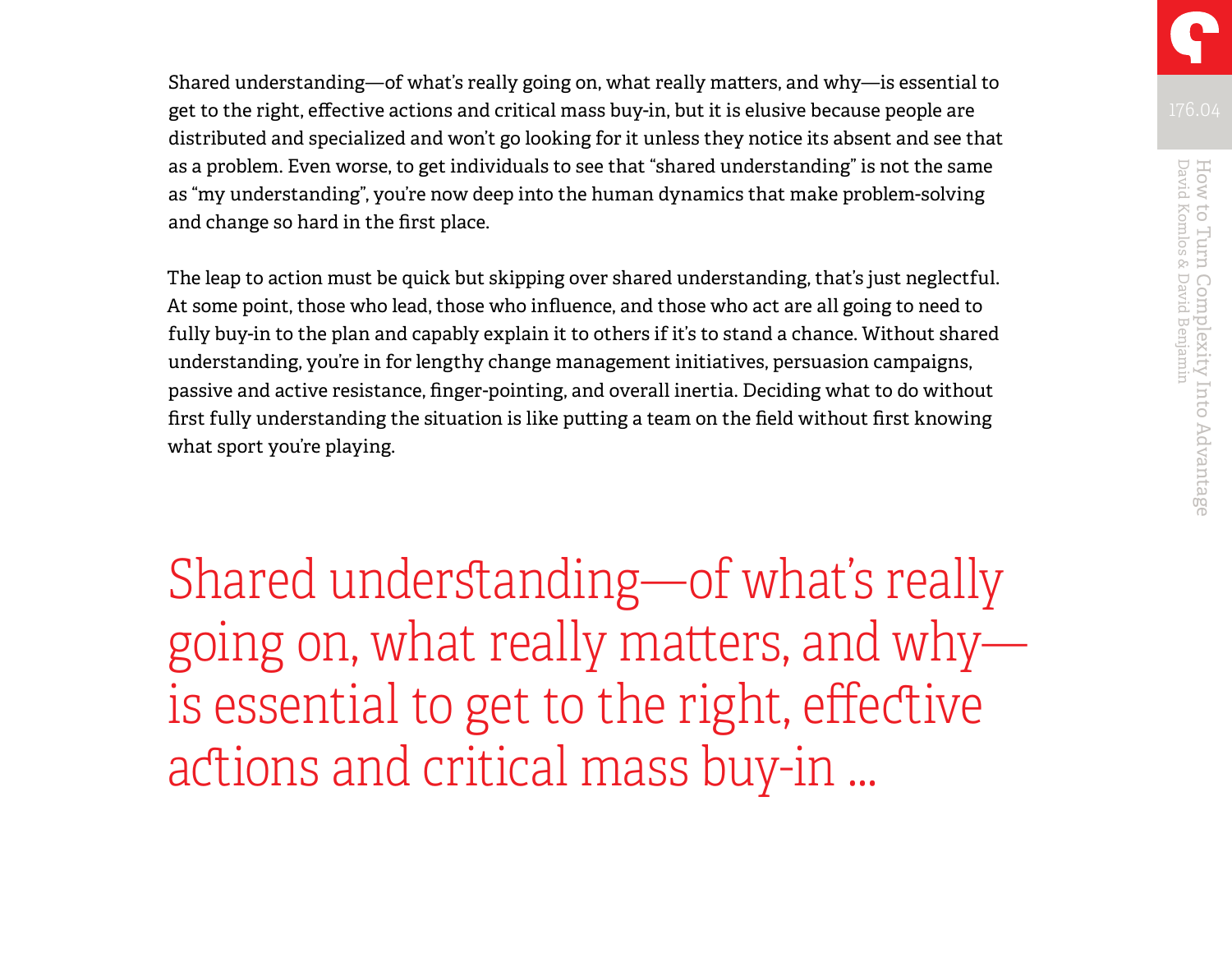### **Why Do We Allow These Issues Persist?**

Without recognizing and overcoming these three issues that impede complex problem-solving and execution—distributed nervous system, usual suspects, and deferral of shared understanding—you will reliably and repeatedly experience long delays, partial solutions, and weak execution.

So, why are smart people sticking with a formula that fails? What's going on?

#### **Conventional Thinking**

First of all, conventional thinking is deeply entrenched and leading you astray: Don't boil the ocean; Talent is scarce; Go slow to go fast; There is no silver bullet. We all grew up with this thinking, we all learned it in school and early in our careers from our bosses, mentors and coaches, and we've come to accept these pearls of wisdom as unassailably true. They're not.

#### **Tools and Models**

Second, you've been equipped with tools and models that are wrong for complexity:

- Traditional consulting, hub-and-spoke interview models, linear, step-by-step strategy development methodologies, and so on, were: designed for simpler complex times, where the pace and scale of change and opportunity were not nearly as acute and multifaceted, and built on a talent-is-scarce mindset (i.e. I don't have the people, or enough of the talent, to figure this out—hence I should bring someone in who does).
- More modern approaches—like agile, lean, or design-thinking, for example—espouse new thinking, but fall short in how they deal with these issues, particularly when it comes time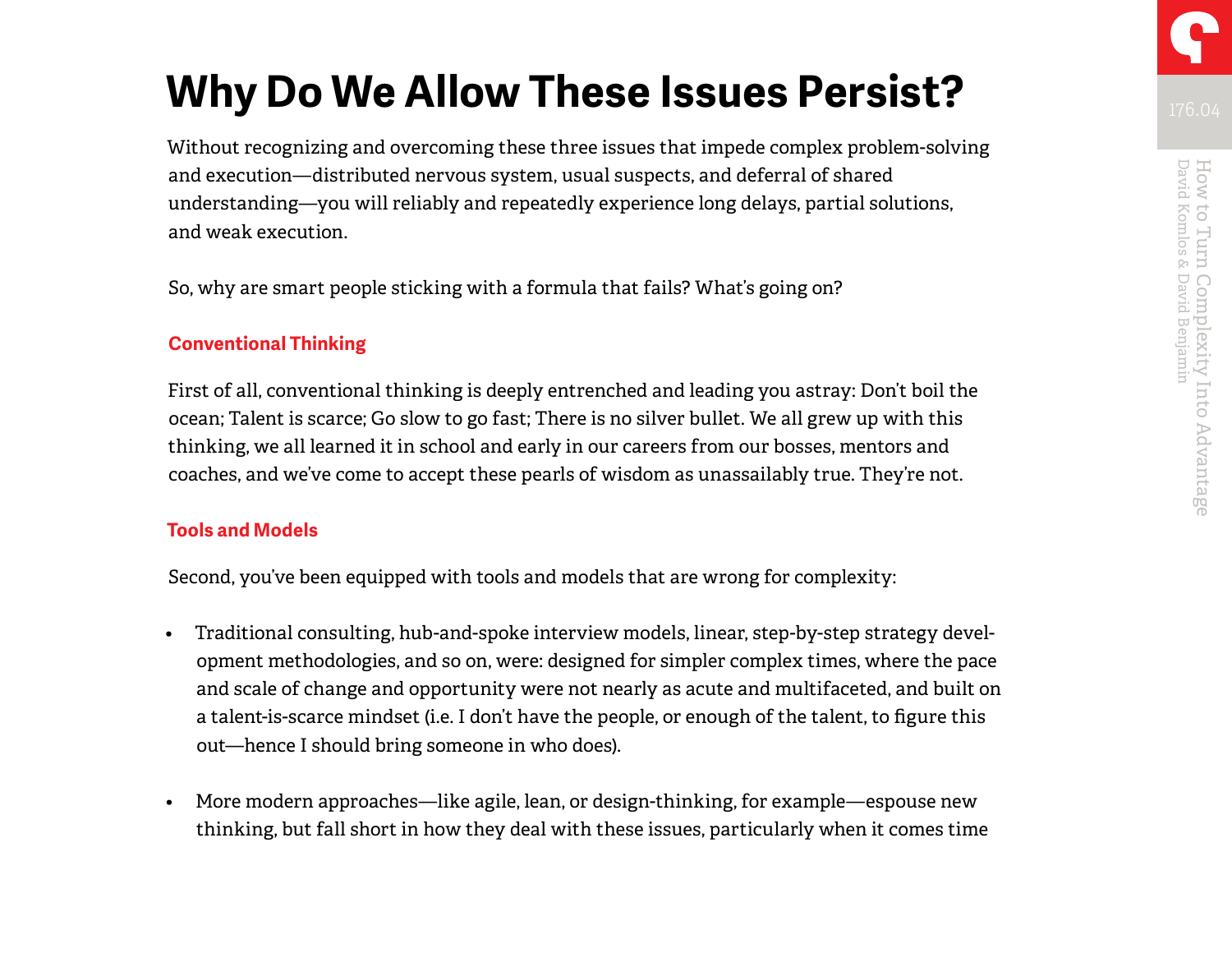to get large groups of people together to co-create something (whether a spec, a business process re-design, or a new customer experience). Even when they attempt to bring in the unusual suspects, including good coverage of the SATDA functions, they aren't equipped for accelerated, effective, productive work in large groups.

The Complexity Formula inverts conventional thinking, and delivers the models and tools that match complexity:

### **It's Not The Problem You're Solving; It's How You're Approaching Problem Solving**

#### **Bucket Your Problems.**

Start by separating your problems by category. The simple and complicated ones you can deal with relatively easily: Solve them yourself or assign them to experts. Put the complex ones in a different pile and approach them the right way.

#### **Name** *All* **the Right Players.**

Think through who the relevant sensors, absorbers, thinkers, deciders and actors are/should be/ will be. And then think more aggressively about who else you likely need to include for additional variety: futurists, market experts, cynics, optimists, customers, partners, envoys from parallel realities (e.g. other industries, other geographies), and so on. The people who comprise your SATDA may be too insular, too native to your organization, too weathered, and too harmonious to fully develop fresh insights and innovative options on their own.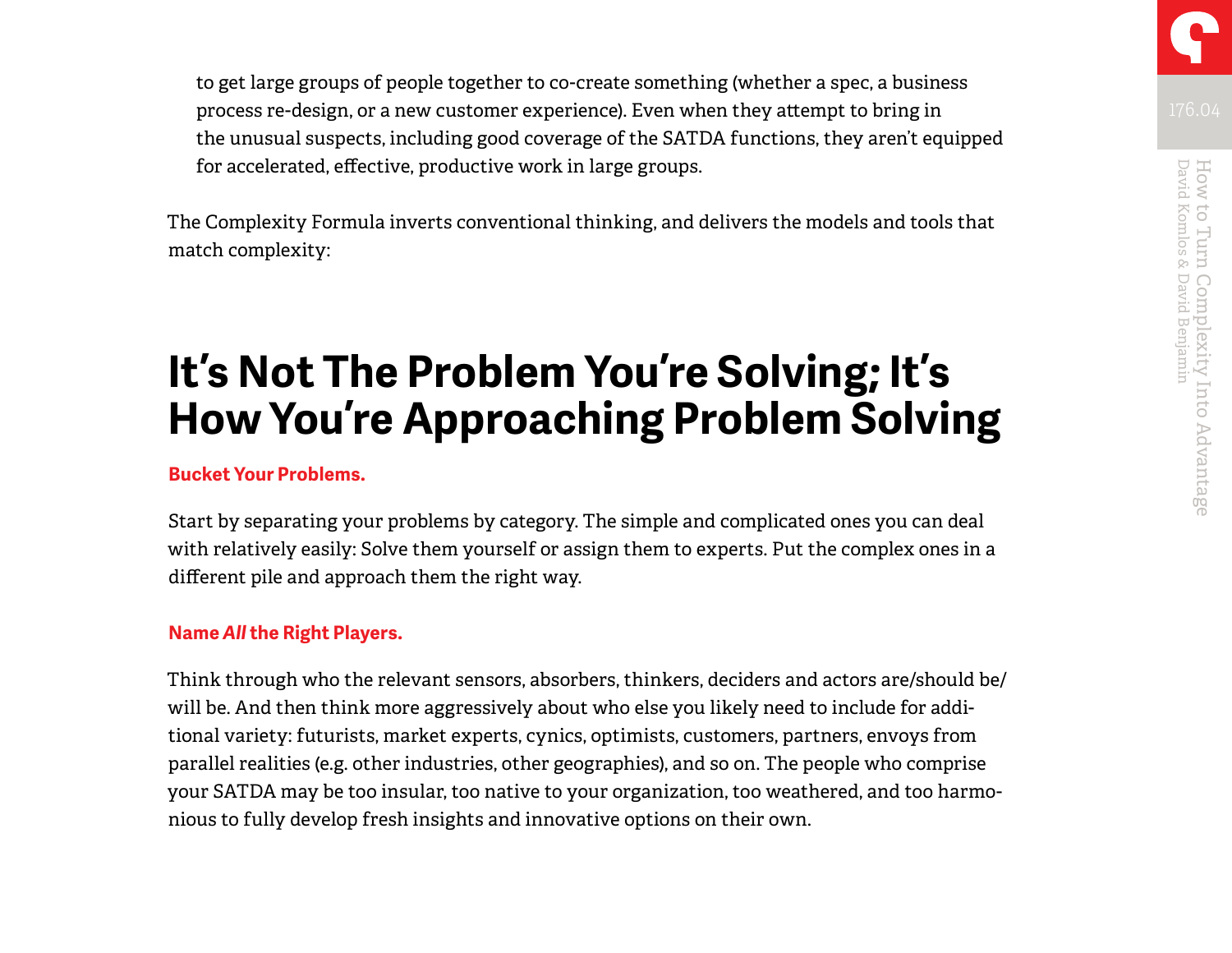#### **Treat SATDA as One Effort.**

Bring everyone together to combine what they see, hear, and believe, align on what it all means, discuss options, and recommend the best ones. We're not talking about a restructure or a temporary re-assignment even; we mean convening them in one place temporarily—two to three days, max—when triggered by the lion, with the urgency of the lion.

#### **Put Shared Understanding before Action.**

Take a deep breath, have your group take a deep breath, and force them to tell stories, to express anger and frustration, to describe what they see going on from every angle, and to level-set on language, before releasing them to ideate and discuss solutions. Make it okay to flounder and gripe. Build tension and frustration and make it okay to spin wheels. Just do it fast and make sure everyone is listening to each other and challenging each other. Once they've primed their own pipe with data, information and knowledge that they've collectively expressed, the resulting shared understanding will produce explosions of progress.

#### **Make Collisions the Fuel for Solving.**

And finally, we get to collisions—the 'method of action' for the cure. Those explosions of progress? They are fueled by collisions—everyone colliding with everyone else in high volume. Not haphazardly or by chance, but in a coordinated, ordered, comprehensive, and systematic way. Make these collisions between everyone iterative. Trigger them once for shared understanding, a second time for idea generation, and a third time for deciding. An abundance of controlled, high-speed, high-quality, high-impact, high-volume collisions—they're what fuel your brain and have you running for the door in the blink of an eye, and they're what will fuel your organization's quick response to anything complex.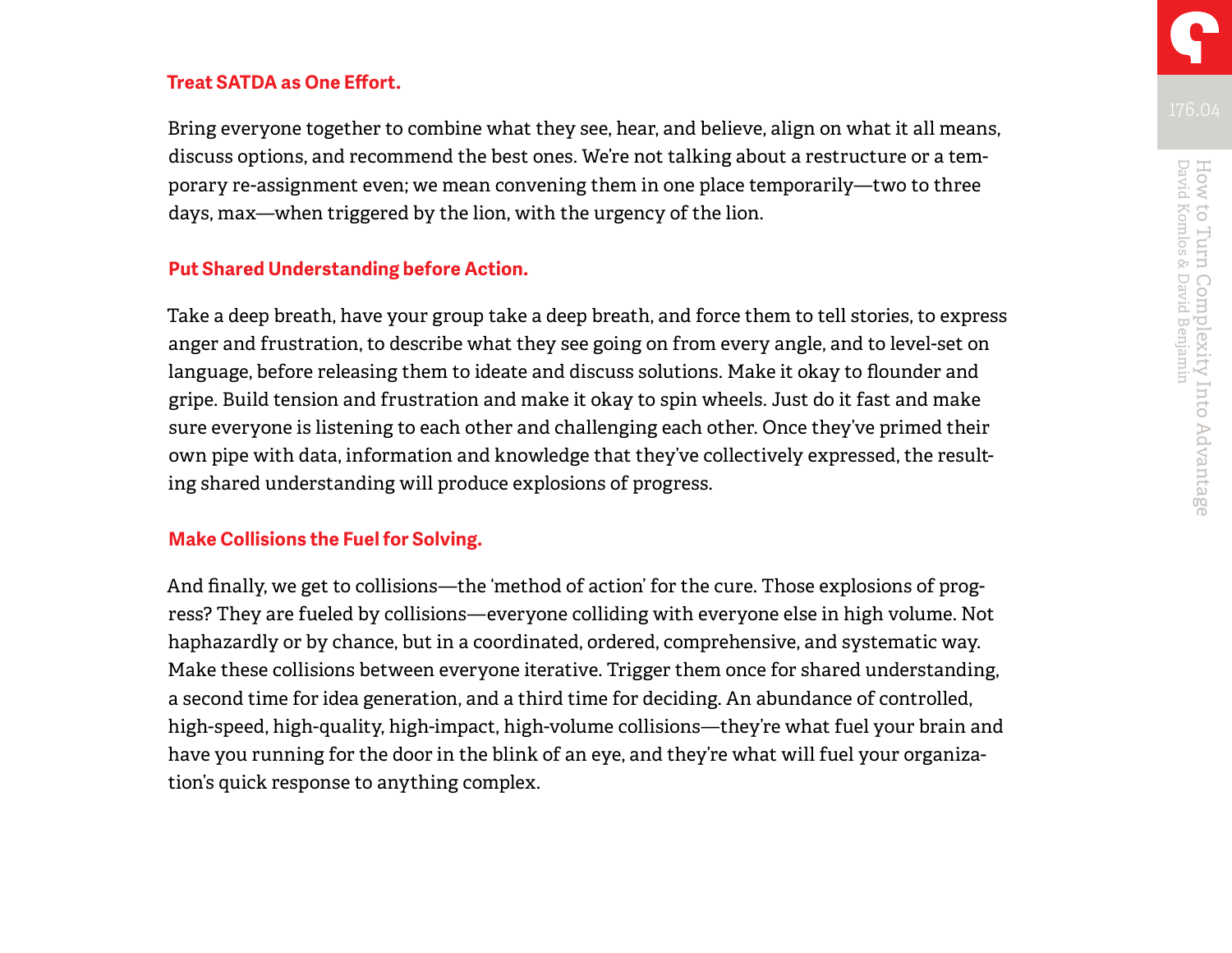## **Inside the Brain of a Complexity Master**

Boil the ocean. Go fast. Talent is abundant. There is a sliver bullet, and in problem-solving, that silver bullet is no longer brainpower—it's collisions.

The leaders producing great impact at ten-times speed have mastered complexity. They have reframed how to rapidly deal with their biggest challenges from:

*Who do I hire? What's it going to cost? How long is it going to take? How will I get everyone bought-in? How will I drive change management?* 

To:

*Who are all the right players? How do I level-set them? How do I engineer the right number of high-quality, high-volume, high-speed collisions amongst them? How do I quickly launch them based on their insights, new plans, new alignment, new-found energy and trust and desire to execute?* 

They are no longer confounded, perplexed, frustrated, and held hostage by those big problems. They have turned complexity into an advantage for themselves and for their organizations. Master complexity and this is what you'll be known for. You'll open up possibilities that you couldn't possibly otherwise achieve. It's just a matter of deciding which of your challenges to get after first.

**Over to you.**